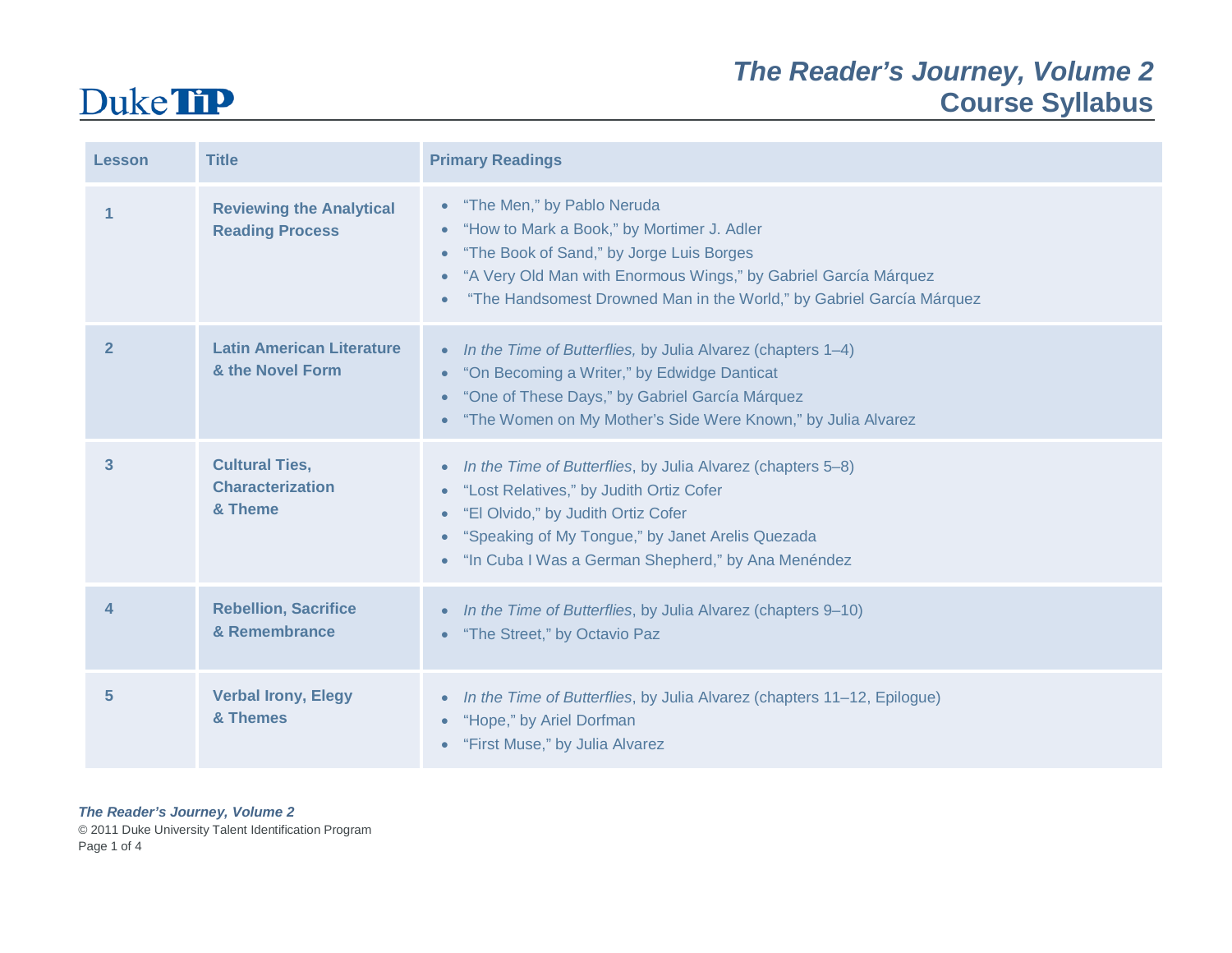### *The Reader's Journey, Volume 2* **Course Syllabus**

### **Duke TiP**

| Lesson         | <b>Title</b>                                          | <b>Primary Readings</b>                                                                                                                                                                                                                                                                                                                                                    |
|----------------|-------------------------------------------------------|----------------------------------------------------------------------------------------------------------------------------------------------------------------------------------------------------------------------------------------------------------------------------------------------------------------------------------------------------------------------------|
| $6 \,$         | <b>Indian Culture, History</b><br>& Literary Diaspora | • "Living in the Transit Lounge," by Pico Iyer<br>"The Most Beautiful Sweet Thing," by Shamim Azad<br>$\bullet$<br>"These are Things We Could Talk About," by Raghav G. Nair<br>$\bullet$<br>"Damme, This is the Oriental Scene for You!" by Salman Rushdie<br>"Declaration of Independence: Why are there suddenly so many Indian Novelists," by Bill Buford<br>$\bullet$ |
| $\overline{7}$ | <b>Imagery &amp; Style</b>                            | Hullabaloo in the Guava Orchard, by Kiran Desai (chapter 1)<br>$\bullet$<br>Midnight's Children, by Salman Rushdie (chapter 1)<br>$\bullet$<br>"The Night of the Scorpion," by Nissim Ezekiel<br>• "The River" and "The Word Tree," by Chitra Banerjee Divakaruni                                                                                                          |
| 8              | <b>Fable, Satire &amp; Setting</b>                    | • Hullabaloo in the Guava Orchard, by Kiran Desai (chapter 2-9)<br>"Gateman's Gift," by R. K. Narayan                                                                                                                                                                                                                                                                      |
| 9              | <b>Motif &amp; Thematics</b><br>of Food and Nature    | Hullabaloo in the Guava Orchard, by Kiran Desai (chapter 10-17)<br>"Rice," by Jhumpa Lahiri<br>$\bullet$<br>"Mr. Sen's" from The Interpreter of Maladies, by Jhumpa Lahiri<br>"Stream of Life," "Palm Tree," "The First Jasmines," and "The Champa Flower,"<br>$\bullet$<br>by Rabindranath Tagore                                                                         |
| 10             | <b>Setting Revisited</b><br>& the Ghazal              | • "Pigeons at Daybreak," by Anita Desai<br>• "A Temporary Matter," from The Interpreter of Maladies, by Jhumpa Lahiri<br>• "Even the Rain," by Agha Shahid Ali                                                                                                                                                                                                             |

*The Reader's Journey, Volume 2*

© 2011 Duke University Talent Identification Program Page 2 of 4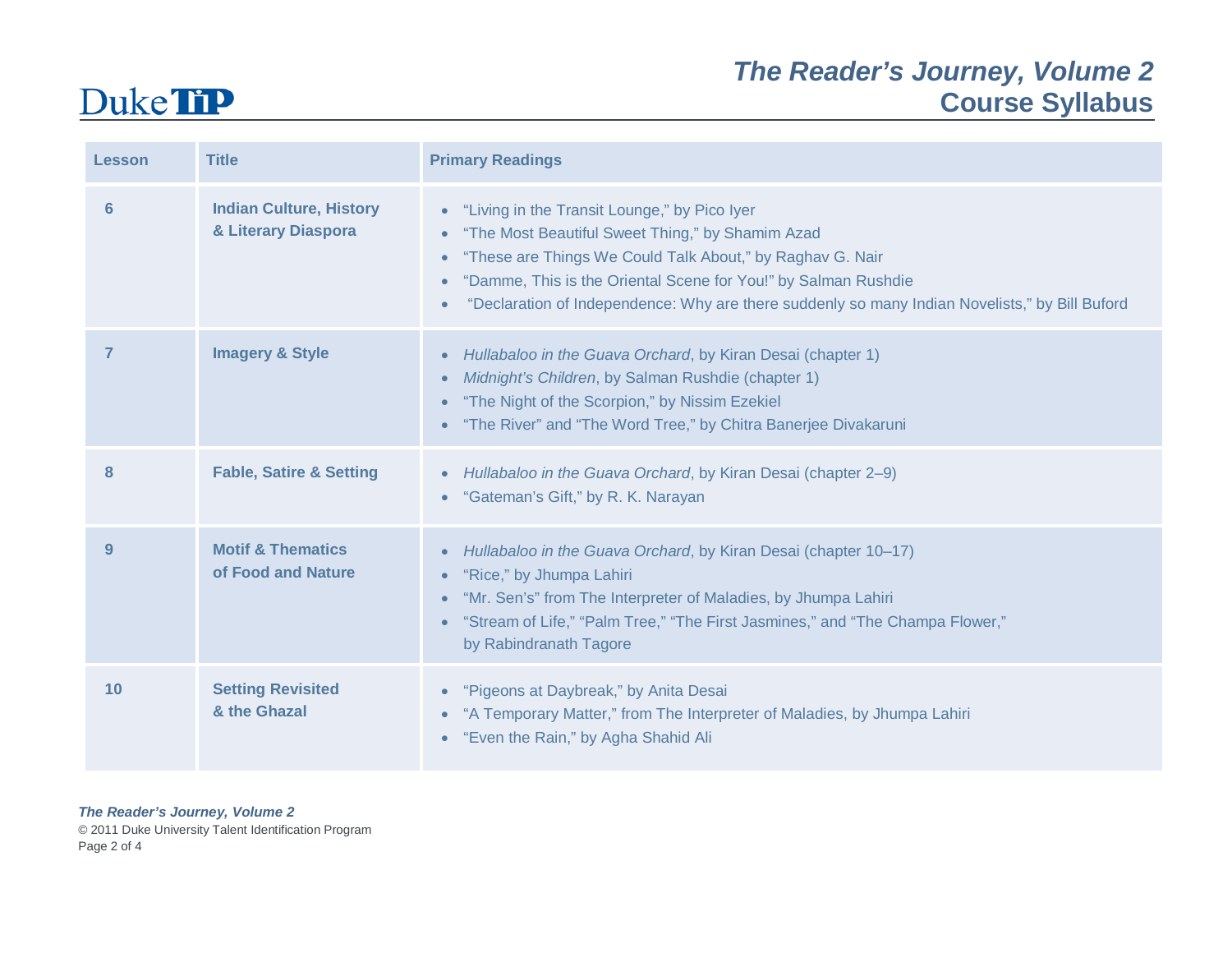# **Duke TiP**

### *The Reader's Journey, Volume 2* **Course Syllabus**

| <b>Lesson</b> | <b>Title</b>                                                         | <b>Primary Readings</b>                                                                                                                                                                                                                                                                                            |
|---------------|----------------------------------------------------------------------|--------------------------------------------------------------------------------------------------------------------------------------------------------------------------------------------------------------------------------------------------------------------------------------------------------------------|
| 11            | <b>Middle Eastern Literature,</b><br><b>Stereotypes &amp; Biases</b> | • "Crazed Palestinian Gunman Angered by Stereotypes" (The Onion)<br>• "To Any Would-Be Terrorists," "My Father and the Fig Tree." And "For Lost and<br>Found Brothers," by Naomi Shihab Nye<br>"Misunderstanding the Middle East," from What Every American Should Know About<br>the Middle East, by Melissa Rossi |
| 12            | <b>Folklore &amp; Translating</b><br><b>Texts</b>                    | Fables: "The Orphan's Cow" and "The Little She-Goat T"<br>"Story of the Blind Baba-Abdalla" and "Aladdin and the Wonderful Lamp" from One Thousand<br>$\bullet$<br>and One Arabian Nights                                                                                                                          |
| 13            | <b>Voices &amp; Silence</b><br><b>Speak Volumes</b>                  | Persepolis: The Story of a Childhood, by Marjane Satrapi<br>Reading Lolita in Tehran, by Azar Nafisi                                                                                                                                                                                                               |
| 14            | <b>Straddling Worlds &amp;</b><br><b>Juggling Identities</b>         | Persepolis: The Story of a Childhood, by Marjane Satrapi<br>• "Another Evening at the Club," by Alifa Rifaat<br>"The Cord of Hope," by Mikha'il Na'imy<br>$\bullet$<br>"Be a Balm," by Alia Abu Madi<br>$\bullet$                                                                                                  |
| 15            | <b>Defiance, Rebellion</b><br>& Censorship                           | Persepolis: The Story of a Childhood, by Marjane Satrapi<br>"The Ham Amendment," by Firoozeh Dumas<br>$\bullet$<br>Various poems by Rumi<br>$\bullet$<br>"Children," "Good and Evil," and "Friendship," by Kahlil Gibran                                                                                           |

*The Reader's Journey, Volume 2*

© 2011 Duke University Talent Identification Program Page 3 of 4